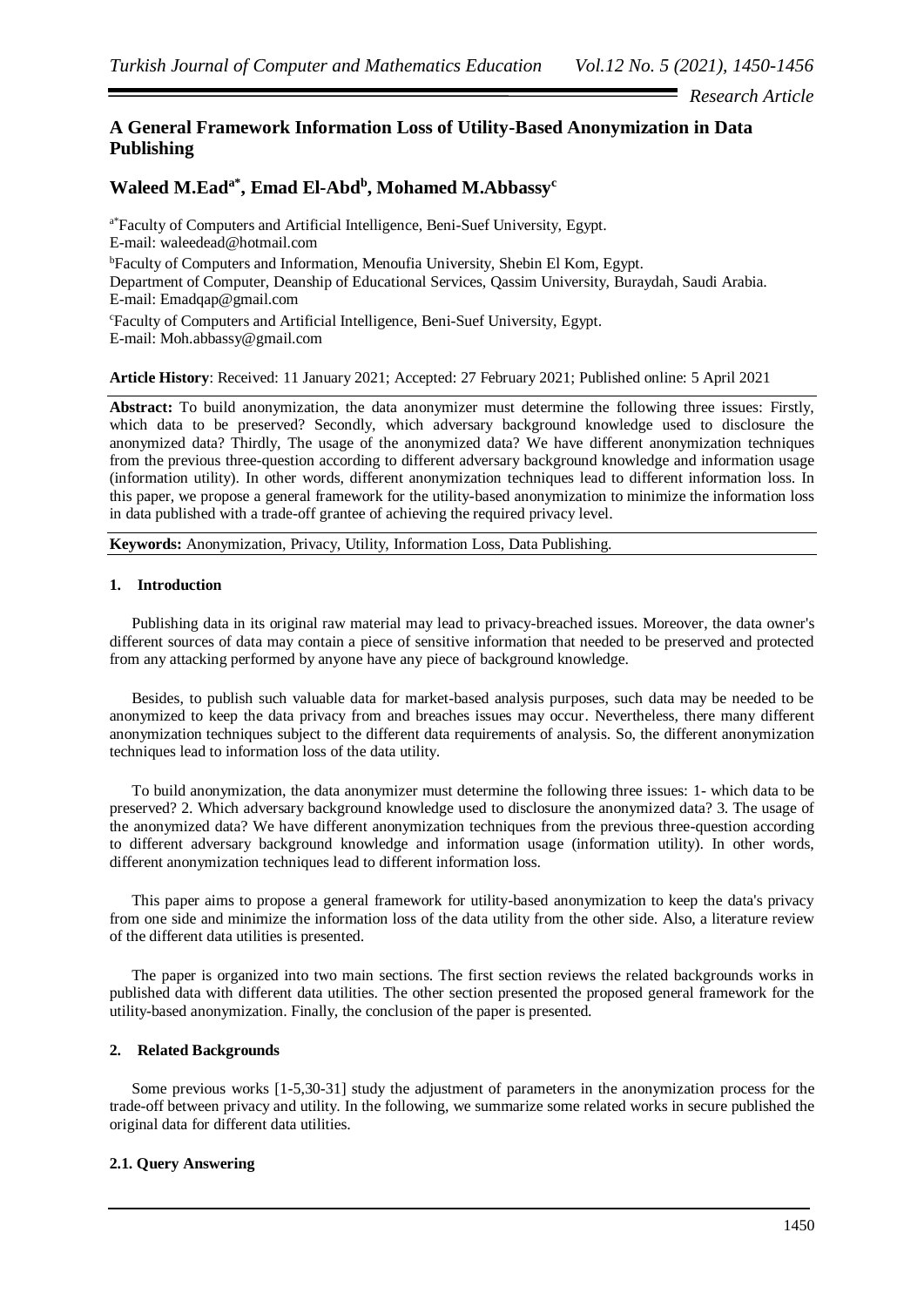Hussien et al. [1], proposed a utility-based privacy-preserving technique. Their approach takes into account the attributes of sensitive values represented in the queries. They allowed data owners to assign weights to the attributes and anonymized the queries using generalization boundaries only if the sensitive attribute's values exceed the threshold. The value assigned to each attribute depends on the utility of such attribute. The attributes whose total weights exceed the threshold values is anonymized using generalization boundaries, and the other queries can be directly published without any modifications. They measured the data utility by calculating the distributions' differences between the original and anonymized data by Cluster Analysis Measure and Empirical CDF Measures. Their work preserved the privacy and increased the utility by reducing the information loss because the only sensitive attributes in queries are generalized at all and generalized using generalization boundaries.

A.W. Fu et al. [2] proposed a framework, called SPLU allows publishing data with a high data utility in case of large sum aggregate queries because the returned results are with high accuracy. In contrast, SPLU offering high inaccuracy for small sum aggregate queries to ensure privacy. The framework applies randomized perturbation on the sensitive values. The small count privacy and large count utility in this framework use the number of records involved to differentiate the reconstruction for privacy concern and utility reconstruction. They measure relative error to demonstrate the privacy and utility levels, where a higher relative error corresponds to more privacy and less utility.

Mohan et al.[ 3] mention GUPT to increase accessibility and precision of data analysis on a particular privacy framework. The' privacy budget' term used to determine privacy through current variable privacy frameworks means better privacy with a smaller data security budget. Nevertheless, this Privacy Measurement Unit does not easily translate into the application's usefulness and is therefore not easy to interpret for data analysts who are not privacy experts. Also, analysts can effectively allocate this privacy budget through several queries on a data set to prevent incorrect analysis and reduce the number of queries that can be carried out on the dataset safely. The GUPT overcomes the constraints of traditional differential anonymity by encouraging organizations to evaluate their datasets differently. Any improvements are allowed to incorporate the new Procedure. In addition to current differential privacy systems, the platform allows data analysts to determine the target performance's exactness.

Zhu et al. [4] provide an approach for answering private queries with many differentially private results in a continued released dataset. They identified and used the coupled information in the continual datasets and presented the notion of coupled sensitivity that satisfied the requirement of differential privacy with less noise in the query output. Their experimental results showed that their technique is robust, effective, and preserving privacy with little loss of utility.

Gkoulalas et al.[5] presented a survey on privacy-preserving of published electronic health records. Their survey analyzed more than 45 algorithms in publishing structured electronic health recorded data under privacy constraints. To maintain privacy and good usage, the algorithms chosen for analysis are effective. In addition to data privacy, three methods are being explored to protect the data utility: 1) calculate data loss using a method of optimization, which they try to minimize. 2) to define the data analysis process to be carried out with the published data and to e its accuracy, and 3) to take inconsiderefulness requirements set out by the data owners. The data that meets such specifications should be given.

#### **2.2. Statistical Sensitive Inference**

Sathiyapriya and Sadasivam[ 6] proposed a survey on privacy-resistant group rules mining. Since introducing algorithms to the privacy protection of association rules, various association rules can still be extracted from the anonymized results. The privacy-preserving algorithms of association rule mining can be categorized into 3 categories: 1) heuristic techniques, 2) reconstruction-based association rules and 3) cryptographic techniques. They proved that forbidden query related algorithms are restricted to binary data, which can be applied to quantitative data to cover sensitive associated laws such as privacy-conserving rule mining utilizing genetic algorithms.

Abdulkader et al. [7] have proposed a valuable association rule method that hides data from online social network (OSN) participants, even OSN apps, favouring privacy-saving user profiles. They suggested a rulehiding algorithm to mask the confidential information contained in the publishing of a user profile. The algorithm is based on avoiding violations of user privacy of the user's most important feature. This technique covered critical attribute sets of the user's profiles.

Wang et al. [8] presented an approach to solving the effect of Non-independent reasoning (NIR) in privacy without a big effect in utility. The NIR allows the information about one record in the data to be learned from the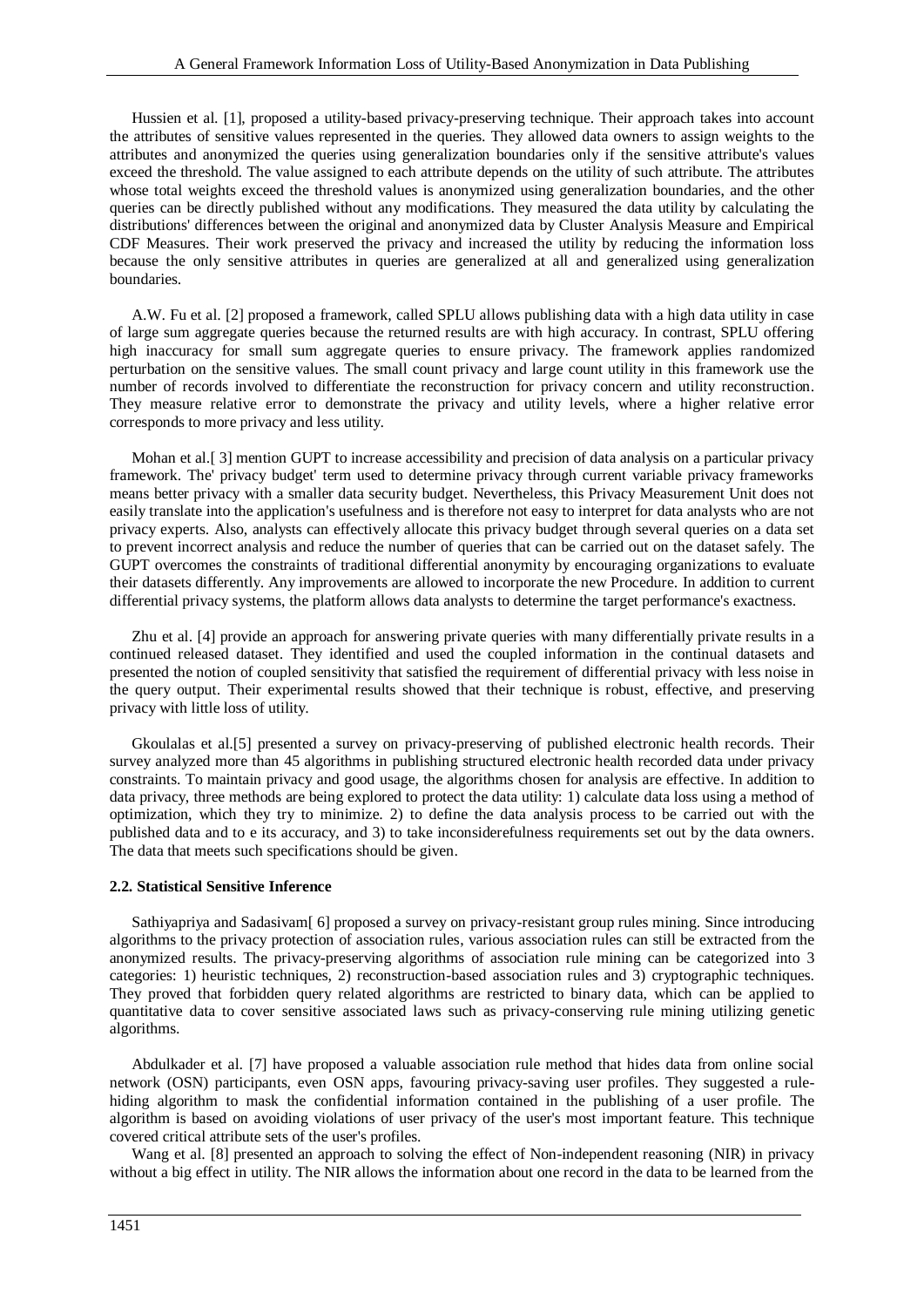information of other records in the data. They proposed a data perturbation approach that allows learning statistical relationships and prevents sensitive Non-independent reasoning (NIR) about an individual.

Wang et al. [9] presented an anonymization approach for publishing sensitive data based on grouping records into small buckets to prevent reasoning using sensitive information to identify information. Unlike traditional packaging approaches that use defined privacy options, the solution uses dynamic values with each sensor feature's privacy setting. Buckets are thus shaped in various sizes. They proposed an effective solution based on two separate types of buckets. There are two aspects to this approach. The first section discusses whether a bucket system has a correct bucket record assignment while the privacy requirement is followed. The second part searches for an optimum bucket design. The efficiency criteria they considered involve answers to numbers of important components for many analysis activities, such as contingent tables, analysis of correlation often mined objects, building decision tree or naive Bayes classifications. The technique protects exactly the counts for a count query with only public characteristics, information loss only exists for a count request with public characteristics and confidential attributes.

Calmon et al. [10] propose a general statistical inference framework to preserve the privacy attacks acquired by a passive adversary given utility constraints. This adversary attempts to infer the user's private information from the user's public (released) data. In this model, the user releases a set of measurements to an analysis while keeping data correlated with these measurements private. The analyst is an authorized receiver for these measurements, from which he expects to derive some utility. Their privacy model attempts to balance the privacy criteria with the analyst's usefulness needs by mitigating the user's privacy threat while meeting the analyst's utility limitations. The framework enables the elimination of a portion of the public user's data, modifying the meaning of other items of a public profile, among certain forms of records distortion. For certain distributions of the input on databases, an adversary may deduce the reference source from a differentially private query with arbitrarily high accuracy [11].

#### **2.3. Association Rule Mining**

Jisha et al.[ 12] provided a model of anonymization adaptive utility-based (AUA), which uses help and trust in related mining. There may be specific needs and criteria among different data holders. Consequently, the details exchanged can often differ depending on these issues and requirements. According to the usability of the top k association [ 13, 14], the structure is not appropriate. It may lead to fewer usage items [7] if associated objects are identified. Data anonymization without affecting data mining results [ 15] can also be done.

A multilevel innovative data mining methodology was developed by Yapping et al.[ 16]. These avoid malicious data miners from correlating incorrectly disrupted versions of the same data and infringing on the privacy. They also checked the same efficiency of the disrupted copy of their model as the independent noise version when their confidence level is the same.

#### **2.4. Data Classification**

Zaman et al. [17] proposed a literature review on maximizing the anonymized data utility from the data classification perspective. They utilize differentiated privacy in the use of decision-making arrangements to anonymize and publicate data that show significant quality changes—also, Jaiswal et al.[ 18] implemented a comprehensive study; the system proposed showed significant privacy and efficiency enhancements centred on the relationships across various datasets' attributes. They utilize entropy and the advantage of information to identify data distributions to protect their privacy. The proposed research can classify multiple relationships based on data context and use. Zaman et al. (19), after the inclusion of several noises in the data released, include an analysis to release data to classification purposes. Anonymous data generated by the current systems are, therefore, less useful [20]. Identity cannot be adequately covered, and the confidential release of knowledge cannot be accurately presented.

Lee et at. [21] proposed a k-anonymity approach for preserving health care data publishing. Their proposed algorithm is based on full-domain generalization [22]. To overcome the less information utility due to full domain generalization, they proposed an h-ceiling concept to limit the overgeneralization levels [23].

Furthermore, they also suggested the insertion of fraudulent records in the corresponding classes to fulfil the K-anonymity but the h-ceiling. Fake records have the same quasi identity details as similar class data, and sensitive data is randomly selected within the relevant attribute domain. Moreover, all fake records are registered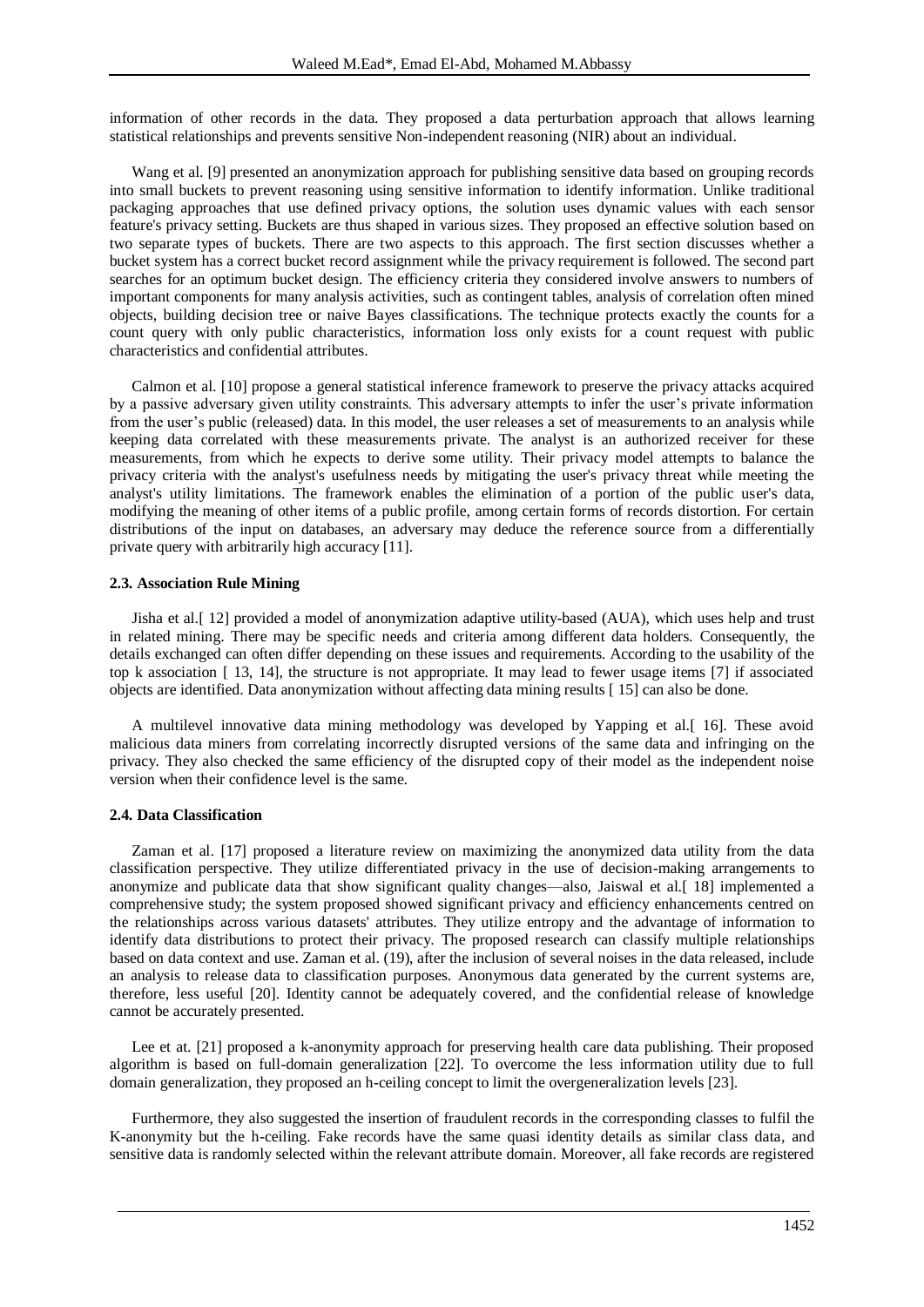in a fraudulent records database. Adversaries receive an anonymous table, index tables and try to recover sensitive details with falsified records. They should remove a record that has a false one.

Sheikhalishahi et al.[ 24] suggested a shared data classification data sharing system for privacy knowledge. Their privacy mechanism approach is focused on the collection of privacy utilities which exclude the most irrelevant data accuracy and privacy features. Kayem et al.[25] suggested a k-anonymization method to cover tuples with highly sensitive values in each equal category of extreme weighing and packing. They used a random sampling method to balance privacy with utility. It only considers crime data since it includes a huge volume of sensitive information. Therefore, information efficiency matrices have not been used. Many methods were documented utilizing techniques of generalization. Mehmet et al.[ 26] suggested hybrid generalizations that comprise generalizations and the framework for data relocation. Cell migration involves changing some cell cells to complement tiny, inseparable groups of tuples. Such a methodology seeks to counteract the consequences of overallocation and outliers.

#### **2.5. Mining Datastream**

A hot topic in the area of data privacy protection is data mining, which quickly grows at an exponential pace. In these scenarios, the privacy issue is quite complicated, as the details are gradually revealed. It is noted that data streams and data mining are relatively new, and the synthesis of these two topics did not take much time. Krempl et al. [27] identified two big data stream privacy challenges.

The incompleteness of information is the first challenge. The data were modified online in sections and models. Therefore, the layout is never definitive, and privacy protection is difficult to judge before you see all evidence. Suppose, for example, that traces of people are gathered for traffic modelling. Suppose individual A is moving from the campus to the airport at present. If there are no such trips of other individuals very shortly, a person's privacy will be compromised. But the current time, when the pattern must be revised, is uncertain shortly. On the other hand, data mining algorithms may have some intrinsic privacy protection capabilities because not all modelling data need to be accessed all at once, and parts of data can be slowly modified. Another important guide for potential work is analyzing the privacy protection properties of current data stream algorithms.

The definition of data flow is the second major problem for the protection of privacy. When data changes over time, there may no longer be fixed rules for privacy protection. Suppose winter is coming, for example, with snowcaps and fewer cyclists cycling. By recognizing that a person comes by bike to work and has a range of GPS signs, this individual may not be detected in summer only when there are more cyclists, but in winter. Creating flexible data protection strategies to identify such a condition and change to maintain privacy in new circumstances is thus an essential roadmap for future research.

Few research concern data streams and the protection of privacy. To identify the data streams, Chhinkaniwala et al.[ 29] suggested a system of data protection. Proposed algorithms can disrupt responsive attributes only with number values. More comments can be found in Nyati et al.[29]'s appraisal report.

### **3. Utility-Based Anonymization (UBA) General Framework**

Given that each analyst/researcher may have different needs and data requirements, it may not be efficient to provide the same anonymized data to different analysts, even though information loss could be well balanced due to information utility. The following figure 1 depicted a general framework for the utility-based anonymization (UBA). The generalized framework has two types of data analysis requests, e.g. request for query answering data or knowledge discovery through data mining techniques.

#### **3.1. Sanitizing Query Answering**

It is assumed that the data itself is kept secret, but that the data owner wants to allow some query access to it while at the same time preventing private information from being revealed. For example, a hospital may want to allow analysts studying prescribing practices to query the patients' records for information about medicines dispensed in the hospital. Still, they want to ensure that no information is revealed about the medical conditions of individual patients. To concentrate, the hospital wants to check whether answering specified legal queries could increase knowledge (from whatever source) that an attacker may have about the answer to a query for patient names and their medical conditions; sensitive query. Considering that an attacker may have previous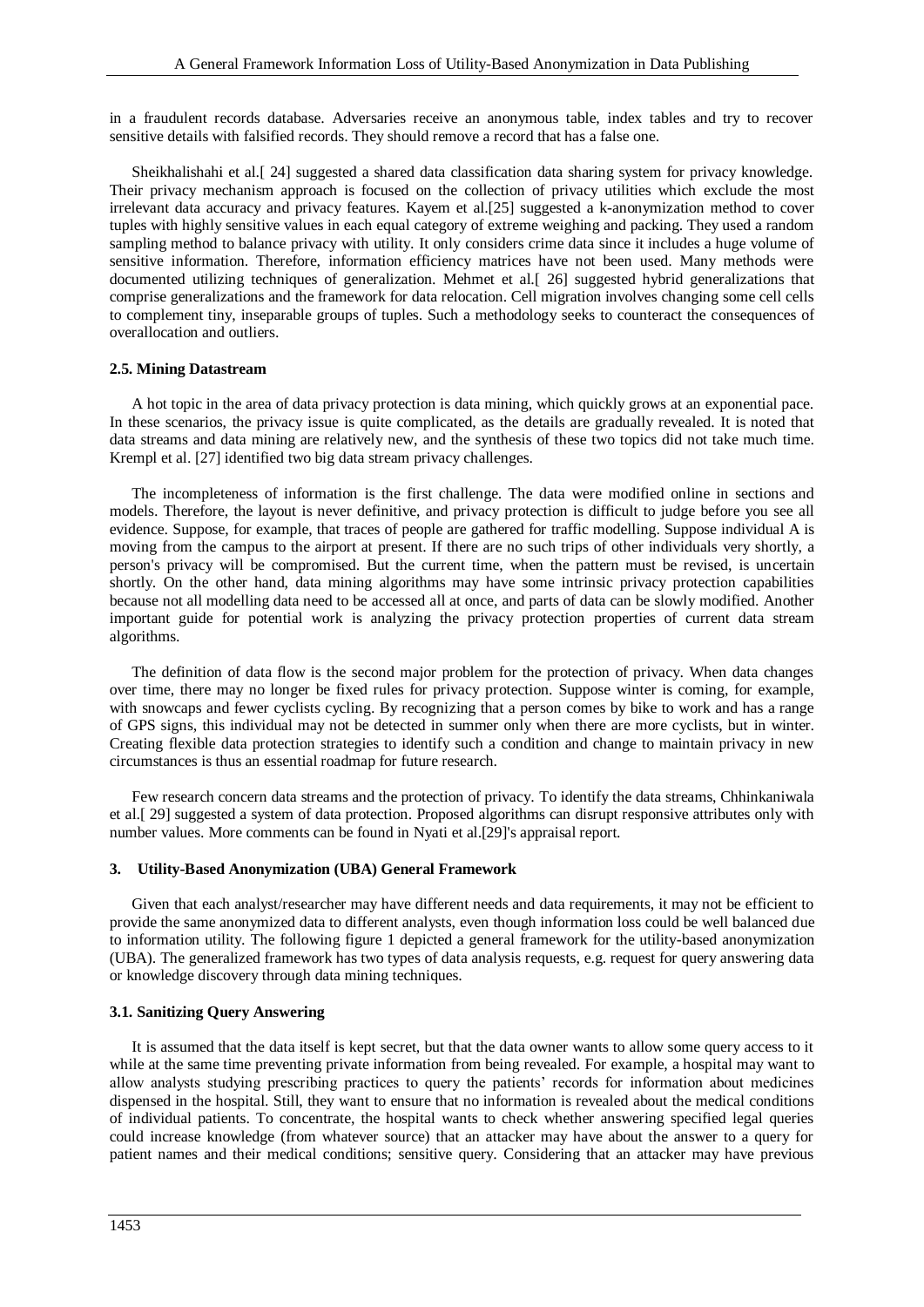knowledge about the system is of crucial importance, as such knowledge may connect the answers to legal and sensitive queries, and lead to the (partial) revelation of the latter.



**Figure 1.** Utility-Based Anonymization General Framework

The submitted query contains different attributes with different information utilities that may be sensitive or not. Furthermore, such queries come from different sources with different concerns. The correlation between such attribute together may disclose the privacy of the individual.

The main idea of our proposed general framework for preserving privacy under query answering is that:

The data owner knows the sensitivity degree to each attribute in the database records. So, the proposed framework will be based on such sensitivity degree. Also, we can record the degree of sensitivity for all attributes in the submitted query for each data request. Furthermore, the data owner may make an authentication channel for each receipt's query. To summarize the basic idea in the following steps:

- According to the data available in each attribute, the data owner defines the privacy sensitivity degree for each owner.
- The data owner defines the total sensitivity threshold to be discovered.
- For each request submitted, compute the total sensitivity for attributes submitted in the query. Also, compute the sensitivity correlation degree between submitted query attributes. Unlike previous works, they don't see the correlation between attributes submitted in the query request. Without study, such correlation between query attributes may be used in the similarity attack between data tables.
- If the total sensitivity for all query attribute and sensitivity correlation degree is greater than the predefined thresholds defined by the data owner.
- Anonymize sensitive data attributes
- Return query results

#### **3.2. Sanitizing Knowledge Discovery**

Data mining methods are an effective use of data to derive useful information from a large data set. Data mined information is based on it and may, therefore, enable inferences on original data to be removed, even if not expressly having original data, thus jeopardizing privacy constraints imposed upon the original data. K-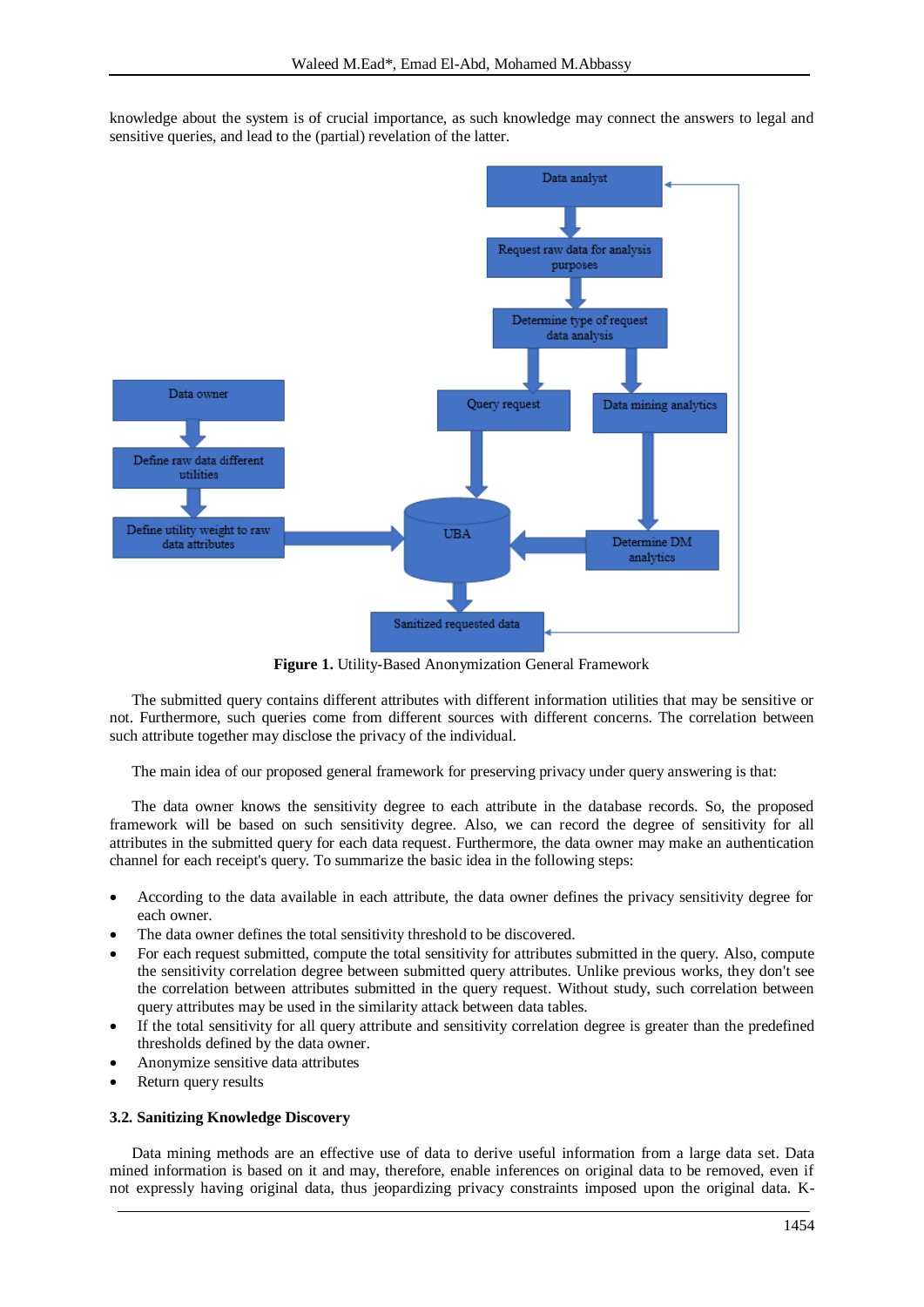anonymity often refers to this finding. Consequently, the desire to ensure the data gathered's privacy may allow the future performance of the data mining operation to be restricted. Specific privacy risks emerging from mining a collection of personal data stored under confidentiality restrictions in a private data table.

#### **4. Conclusion**

The trade-off and adjustment of the parameters between the anonymization techniques and the different data analysis requirements will maximize the benefits of sharing the data. We have proposed a brief literature survey of the different data utilities that lead to different data anonymization techniques. Moreover, the paper proposed a general framework for the utility-based anonymization (UBA) techniques. It is the first general framework that adjusts the anonymization levels based on the different utilities of the data requirements for our best of knowledge. As future work, the authors will provide an experimental study on different applications using their proposed general framework of UBA. Besides, they will propose a modified version in case of streaming the data.

#### **References**

- 1. Darwish, N.R., & Hefny, H.A. (2015). Utility-based anonymization using generalization boundaries to protect sensitive attributes. Journal of Information Security, 6(03), 179.
- 2. Fu, A.W.C., Wang, K., Wong, R.C.W., Wang, J., & Jiang, M. (2014). Small sum privacy and large sum utility in data publishing. Journal of biomedical informatics, 50, 20-31.
- 3. Mohan, P., Thakurta, A., Shi, E., Song, D., & Culler, D. (2012). GUPT: privacy preserving data analysis made easy. In Proceedings of the 2012 ACM SIGMOD International Conference on Management of Data, 349-360.
- 4. Zhu, T., Li, G., Xiong, P., & Zhou, W. (2018). Answering differentially private queries for continual datasets release. Future Generation Computer Systems, 87, 816-827.
- 5. Gkoulalas-Divanis, A., Loukides, G., & Sun, J. (2014). Publishing data from electronic health records while preserving privacy: A survey of algorithms. Journal of biomedical informatics, 50, 4-19.
- 6. Sathiyapriya, K., & Sadasivam, G.S. (2013). A survey on privacy preserving association rule mining. International Journal of Data Mining & Knowledge Management Process, 3(2), 119.
- 7. H. AbdulKader, E. ElAbd, and W. Ead, "Protecting online social networks profiles by hiding sensitive data attributes," Procedia Computer Science, vol. 82, pp. 20-27, 2016.
- 8. AbdulKader, H., ElAbd, E., & Ead, W. (2016). Protecting online social networks profiles by hiding sensitive data attributes. Procedia Computer Science, 82, 20-27.
- 9. Wang, K., Han, C., Fu, A.W., WONG, R.C., & Yu, P.S. (2015). Reconstruction privacy: Enabling statistical learning.
- 10. Wang, K., Wang, P., Fu, A.W., & Wong, R.C.W. (2016). Generalized bucketization scheme for flexible privacy settings. Information Sciences, 348, 377-393.
- 11. du Pin Calmon, F., & Fawaz, N. (2012). Privacy against statistical inference. In 2012 50th annual Allerton conference on communication, control, and computing (Allerton), 1401-1408.
- 12. S. Salamatian, A. Zhang, F. du Pin Calmon, S. Bhamidipati, N. Fawaz, B. Kveton, et al., "How to hide the elephant-or the donkey-in the room: Practical privacy against statistical inference for large data," in GlobalSIP, 2013, pp. 269-272.
- 13. Salamatian, S., Zhang, A., du Pin Calmon, F., Bhamidipati, S., Fawaz, N., Kveton, B., & Taft, N. (2013, December). How to hide the elephant-or the donkey-in the room: Practical privacy against statistical inference for large data. In 2013 IEEE Global Conference on Signal and Information Processing, 269- 272.
- 14. Panackal, J.J., & Pillai, A.S. (2015). Adaptive utility-based anonymization model: Performance evaluation on big data sets. Procedia Computer Science, 50, 347-352.
- 15. Ryang, H., & Yun, U. (2015). Top-k high utility pattern mining with effective threshold raising strategies. Knowledge-Based Systems, 76, 109-126.
- 16. Y. C. Lin, C.W. Wu, and V. S. Tseng, "Mining high utility itemsets in big data," in Pacific-Asia Conference on Knowledge Discovery and Data Mining, 2015, pp. 649-661.
- 17. Lin, Y.C., Wu, C.W., & Tseng, V.S. (2015, May). Mining high utility itemsets in big data. In Pacificasia conference on knowledge discovery and data mining, Springer, Cham. 649-661.
- 18. Aldeen, Y.A.A.S., & Salleh, M. (2016). A Hybrid K-anonymity Data Relocation Technique for Privacy Preserved Data Mining in Cloud Computing. Journal of Internet Computing and Services (JICS), 5, 51- 58.
- 19. Li, Y., Chen, M., Li, Q., & Zhang, W. (2011). Enabling multilevel trust in privacy preserving data mining. IEEE Transactions on Knowledge and Data Engineering, 24(9), 1598-1612.